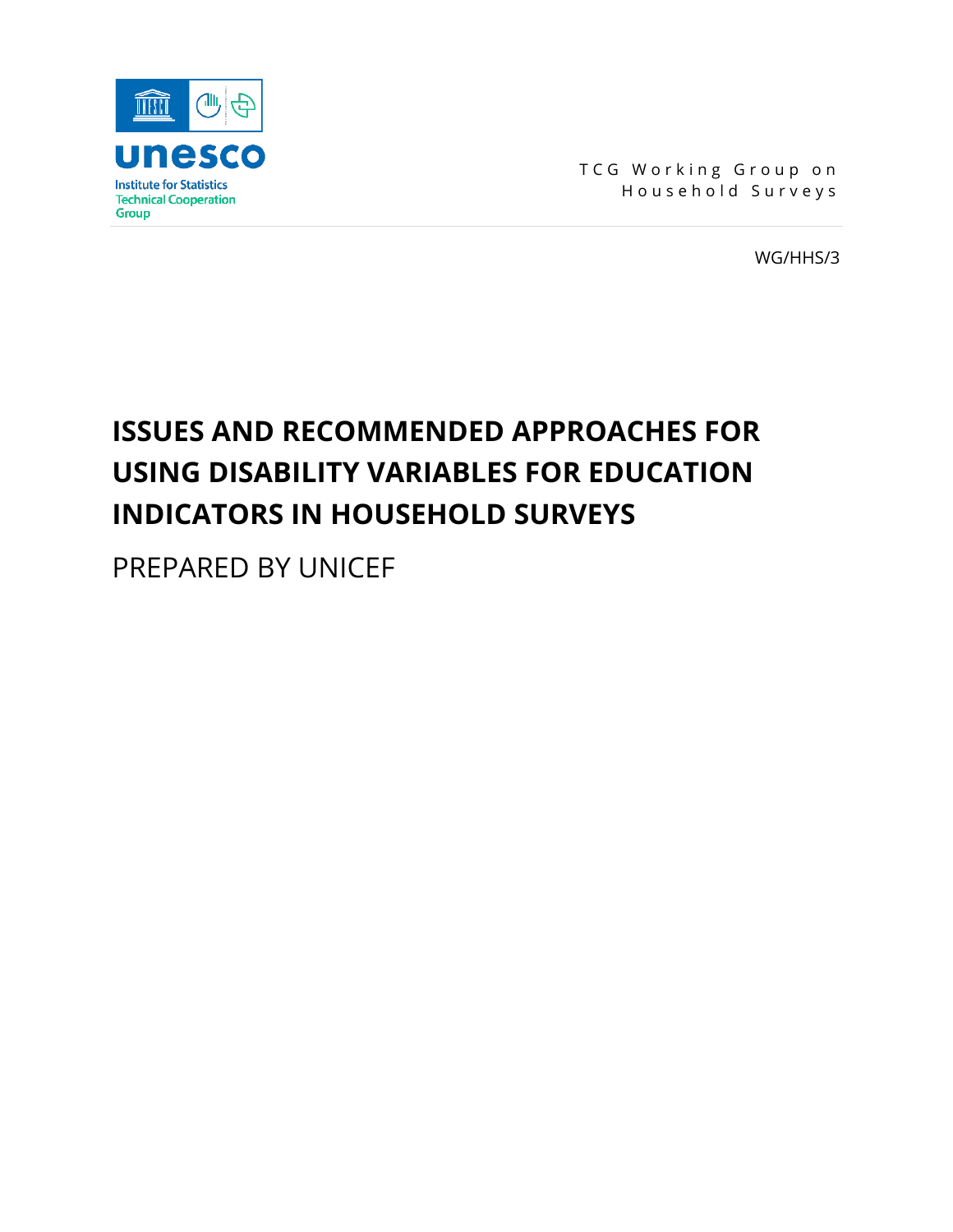# **Objective**

This paper aims to 1) introduce the concept and approach of child and adult functioning questions developed by the U.N. Washington Group on Disability Statistics and UNICEF for household surveys; 2) identify issues with disability disaggregation of education statistics, and 3) recommend solutions to disaggregation issues caused by varying age groups used to define functional difficulties.

# Background

As access to education increases around the world, so does the concern about schools providing the necessary support to children with disabilities. Too frequently, unaccommodating environments for students with functional difficulties prevent them from making the most of their educational opportunities. In many countries data on these disadvantaged children and how they participate in school may be absent or lack comparability.

To address this, the Washington Group on Disability Statistics in collaboration with UNICEF developed two tools designed to provide cross-national comparable disability data. These tools are the Washington Group Short Set questions (WG-SS) and the WG/UNICEF module on child functioning (CFM). Both these tools collect information on functional difficulty for different age groups and can be added to various household surveys. Moreover, in March 2017, a joint statement issued by multiple UN agencies, member states, organizations of persons with disabilities, and other stakeholders recommended the CFM as the appropriate tool for SDG data disaggregation for children. Considering this, to better provide data for SDG 4.5.1, this paper explores some implications of using the different WG tools to collect information on disability.

# Understanding functional difficulty as collected by the WG-SS and WG/UNICEF module on child functioning

The data collected through the WG-SS and WG/UNICEF module on child functioning provides information on functional difficulty. For individuals with functional difficulty, an accommodating environment is key. An accommodating environment may include provisions for glasses, or ramps, or braille, depending on the difficulty, which allows them to participate equally in life and society.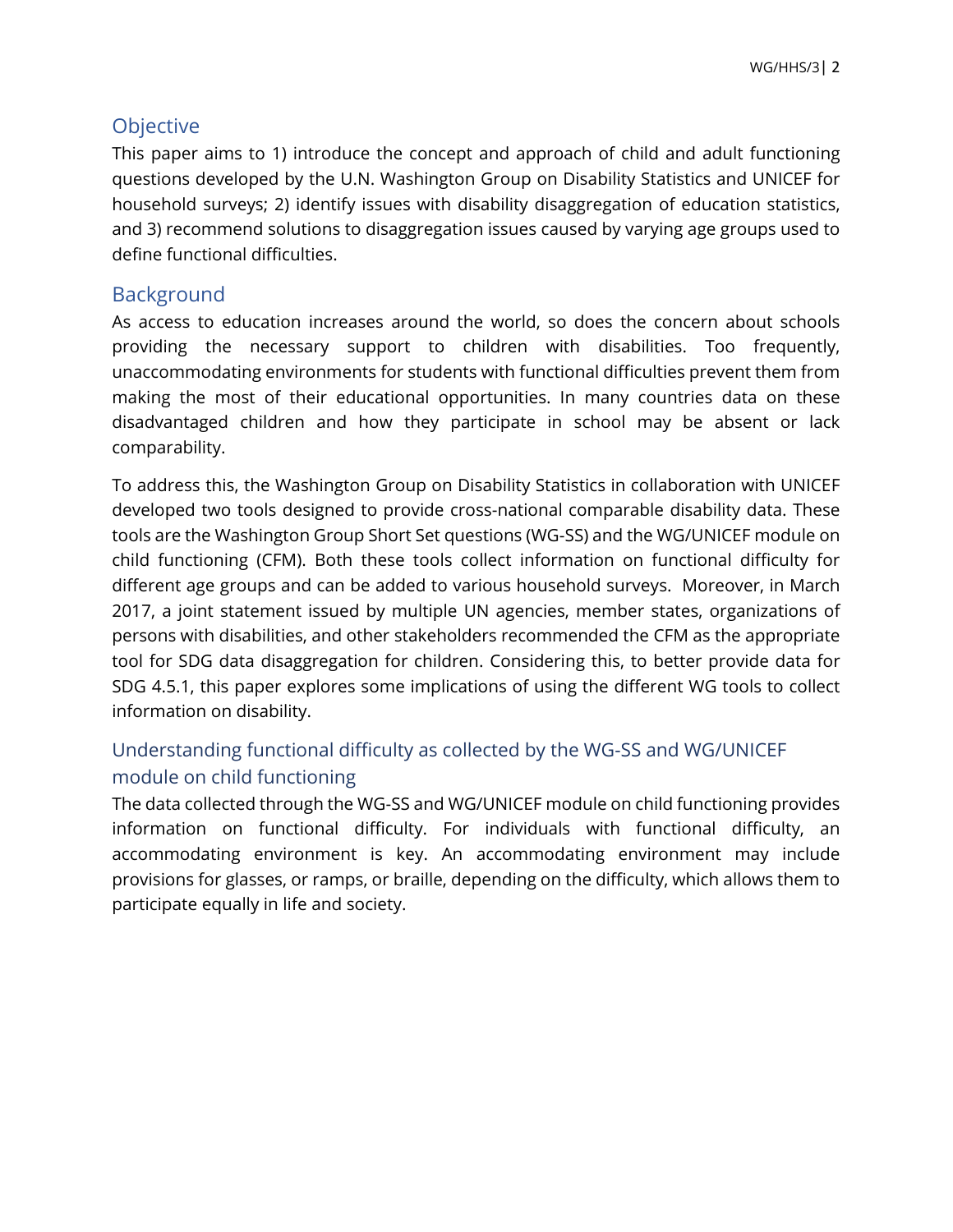

#### *Figure 1 An example showing the link between functional difficulties and disabilities*

# Washington Group Short Set on Functioning (WG-SS)<sup>[1](#page-2-0)</sup>

The WG-SS questions use the World Health Organization's International Classification of Functioning, Disability, and Health (ICF) as a conceptual framework. The WG-SS questions on functioning has been designed in a way that it can be included in, both, national censuses and surveys among adult populations. These questions focus on measuring functional difficulties in six basic, universal actions (capabilities) that, in an unaccommodating environment would place an individual at risk of restricted social participation. The motivation for the six functional domains was to provide insights into whether persons with functional difficulties participate to the same extent as persons without disabilities in activities such as education, employment or family/civic life. Information on access to education and employment is key as data analysis is able to provide information on whether persons identified with difficulties or limitations in these six basic functional domains have participation rates equal to those without limitations.

In short, the use of WG-SS is to a) capture the representation of the majority, but not all, persons with limitation in basic actions for the selected adult age group, b) capture the representation of the most commonly occurring limitations in basic actions, and c) capture persons with similar difficulties across countries.

The data collection for WG-SS is designed for adults to self-report and these WG-SS questions are best implemented for those who are aged 18 or above. There are a number of household surveys and censuses which adopted the WG-SS question.

### Motivations for development of the WG/UNICEF module on child functioning<sup>[2](#page-2-1)</sup>

Various national and international studies highlighted the differences in the distribution of types of disability between children and adults.<sup>[3](#page-2-2)</sup> The WG recognized that WG-SS missed

<span id="page-2-0"></span><sup>1</sup> Information summarized fro[m https://www.washingtongroup-disability.com/question-sets/wg-short-set-on](https://www.washingtongroup-disability.com/question-sets/wg-short-set-on-functioning-wg-ss/)[functioning-wg-ss/](https://www.washingtongroup-disability.com/question-sets/wg-short-set-on-functioning-wg-ss/)

<span id="page-2-1"></span><sup>2</sup> For more information, [https://www.washingtongroup-disability.com/question-sets/wgunicef-child-functioning](https://www.washingtongroup-disability.com/question-sets/wgunicef-child-functioning-module-cfm/)[module-cfm/](https://www.washingtongroup-disability.com/question-sets/wgunicef-child-functioning-module-cfm/)

<span id="page-2-2"></span><sup>3</sup> UNICEF (2017), *UNICEF/ Washington Group on Disability Statistics Module on Child Functioning*, Concept note.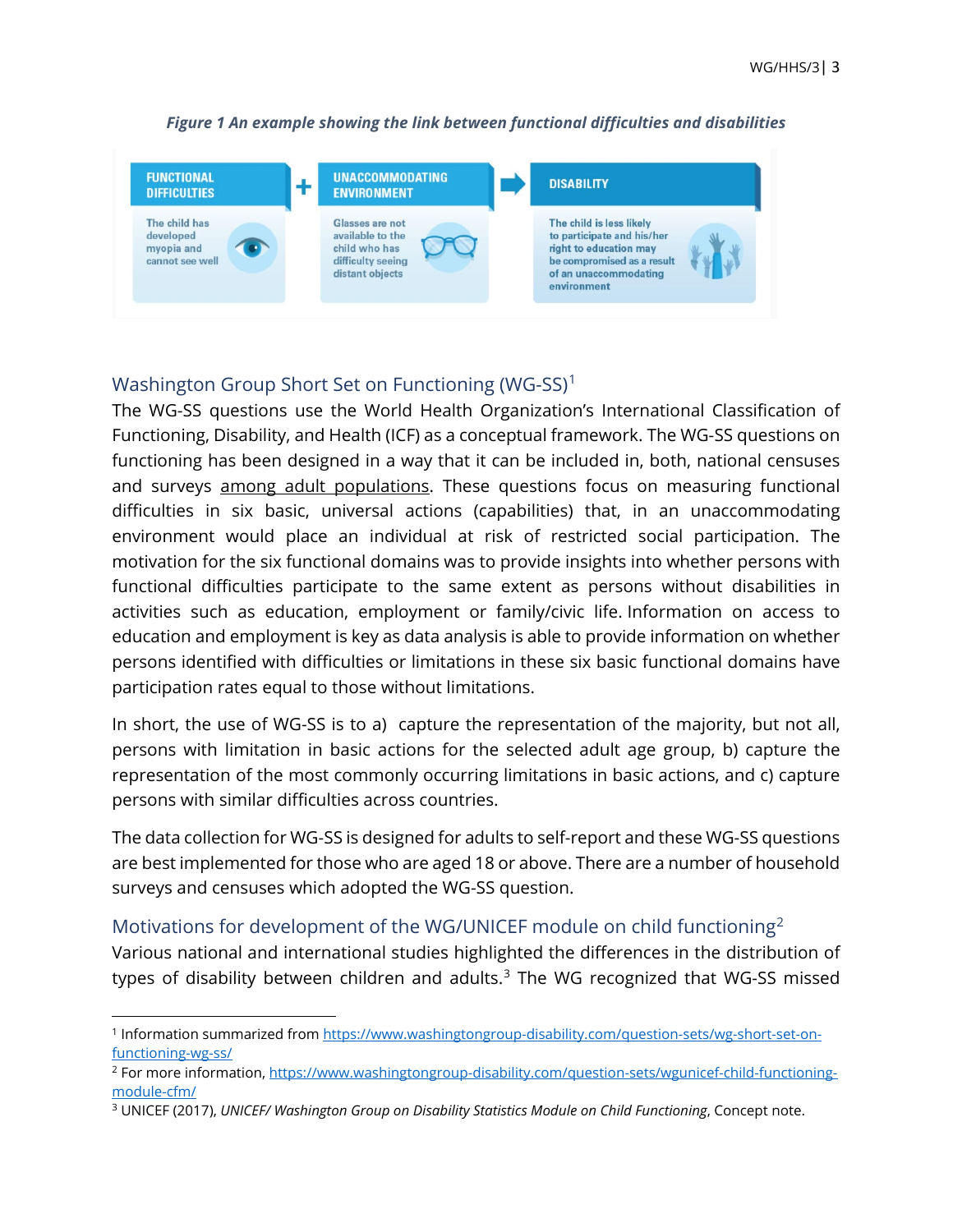many functional domains associated specifically with children's experience, and the WG-SS questions should not be recommended to children under the age of 18. For example, while studies showed that adults face the most difficulty in mobility, sensory, and personal care especially with advancing years, the most prevalent functional difficulties and disabilities for children are related to intellectual functioning, affect and behavior. [4](#page-3-0)

As a result of this, UNICEF and the WG developed the Child Functioning Module (CFM) which is designed to better identify functional difficulties among children aged 2 to 17 years. The CFM is comprised of two questions sets: one for children age 2-4 years old and one for children age 5-17 years old. Both are designed for administration to mothers (or primary caregivers). These tools aim to identify the subpopulation of children who are at greater risk than other children of the same age of experiencing limited participation in an unaccommodating environment. The set of questions is intended for use in national household surveys. While it has been incorporated into the most recent round of UNICEFsponsored Multiple Indicator Cluster Surveys (MICS), it is expected that more household surveys and censuses will adopt CFM as they have done it with WG-SS in coming years. The 6th round of Multiple Indicator Cluster Survey (MICS6) during 2018-2020 collects data on both adult and child functional difficulty for about 70 countries.

### How child functioning questions are developed

The development WG/UNICEF child functioning module is along key principles including $5$ :

- 1. **Identification of children with functional difficulties:** The primary purpose of the questions is to identify children with functional difficulties. These functional difficulties may place children at risk of experiencing limited participation in an unaccommodating environment.
- 2. **Providing cross-national data**: The module is designed to identify children with similar types of functional difficulties in basic activity across countries.
- 3. **Selection on child functioning domains**: The International Classification of Functioning, Disability and Health for Children and Youth (ICF-CY), is the conceptual framework that guided the selection of relevant functional domains within which a set of current, relevant, and sustainable questions on child functioning was developed.
- 4. **Building on WG-SS**: The development of the child functioning questions built upon the WG's work on the short and extended sets of questions for adults. Findings from several studies and national and international surveys were also considered.

<span id="page-3-0"></span><sup>4</sup> Theis KA, Steinweg A, Helmick CG, Courtney-Long E, Bolen JA, Lee R. Which one? What kind? How many? Types, causes, and prevalence of disability among U.S. adults. Disabil Health J. 2019 Jul;12(3):411-421. doi: 10.1016/j.dhjo.2019.03.001. Epub 2019 Mar 28. PMID: 31000498; Zablotsky B, et al (2019) "Prevalence and Trends of Developmental Disabilities among Children in the U.S: 2009-2017," [https://doi.org/10.1542/peds.20190811\)](https://doi.org/10.1542/peds.20190811)

<span id="page-3-1"></span><sup>5</sup> UNICEF (2017), *UNICEF/ Washington Group on Disability Statistics Module on Child Functioning*, Concept note.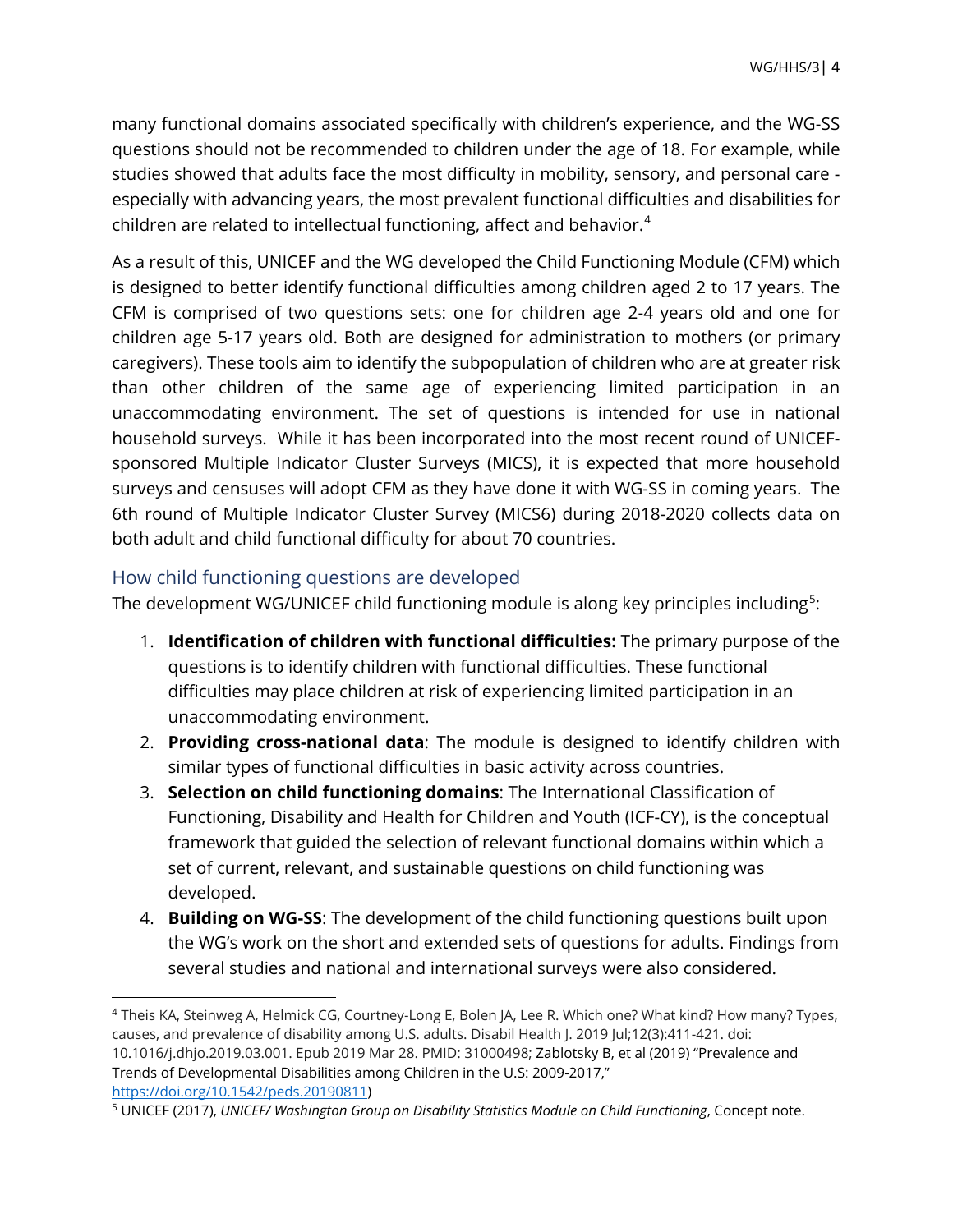- 5. **Consulting experts**: Consultation with other experts, including survey statisticians, pediatricians, developmental psychologists, speech therapists, etc. was sought to support the work.
- 6. **Establishing reference age as 2 to 17-year olds**: The population reference age for the child functioning questions is 0-17 years, as per ICF-CY recommendations. However, capturing disabilities among children under 2 years of age through population surveys is challenging. Due to the transitional nature of the development process for young children, a developmental delay at this age is not necessarily indicative of functional limitations. Therefore, trying to assess difficulties in functioning could yield misleading results for this age group.
- 7. **Validating the questions**: The set of questions were validated through cognitive and field testing, following established WG procedure.
- 8. **Use of CFM**: The set of child functioning questions can be used as a component of national population surveys or as a supplement to surveys on specific topics: health, education, etc.

# Functional Domains in the WG-SS and WG/UNICEF Child functioning module

The functional domains covered in each of the tool are different as they attempt to capture those difficulties that impact participation which is a function of age. The table below provides information on the domain covered.

| <b>WG/UNICEF child</b><br><b>functioning module</b><br>(Functional difficulty age<br>$2-4)$ | <b>WG/UNICEF child</b><br><b>functioning module</b><br>(Functional difficulty age<br>$5-17)$ | <b>WG-SS</b><br>(Adult functional<br>difficulty ages 18 and<br>above) |
|---------------------------------------------------------------------------------------------|----------------------------------------------------------------------------------------------|-----------------------------------------------------------------------|
| Seeing                                                                                      | Seeing                                                                                       | Seeing                                                                |
| Hearing                                                                                     | Hearing                                                                                      | Hearing                                                               |
| Walking                                                                                     | Walking                                                                                      | Walking                                                               |
| Fine Motor                                                                                  | Self-care                                                                                    | Cognition                                                             |
| Communication                                                                               | Communication                                                                                | Self-care                                                             |
| Learning                                                                                    | Learning                                                                                     | Communication                                                         |
| Playing                                                                                     | Remembering                                                                                  |                                                                       |
| Controlling behavior                                                                        | Concentrating                                                                                |                                                                       |
|                                                                                             | Accepting change                                                                             |                                                                       |
|                                                                                             | Controlling behavior                                                                         |                                                                       |
|                                                                                             | Making friends                                                                               |                                                                       |
|                                                                                             | Anxiety                                                                                      |                                                                       |
|                                                                                             | Depression                                                                                   |                                                                       |

### *Table 1 Functional difficulty domains covered in each tool*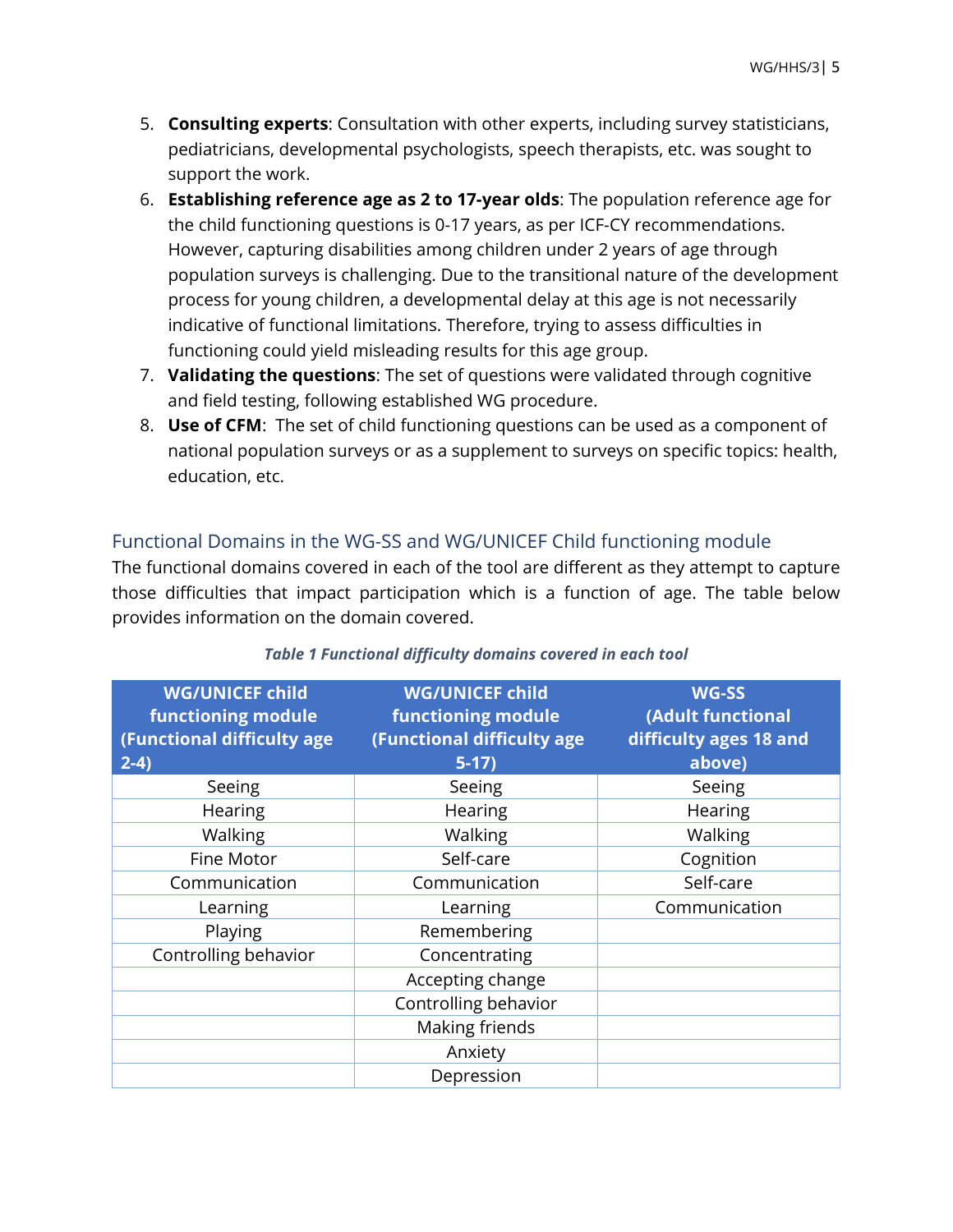# Education indicators and functional difficulty

Given that the data on functional difficulty are collected based on age groups, disaggregation of some indicators require caution. The table below provides education indicators that can be disaggregated based on the tool used for different age groups.

*Table 2 Education indicators, including SDG indicators that can be disaggregated using information on functional difficulty status collected in household surveys* 

| <b>Education indicators for</b><br>children aged 2 to 4                                                                      | <b>Education indicators for</b><br>children aged 5 to 17                                                                                                                      | <b>Education indicators</b><br>for adults aged 18 and<br>above                                                                                 |
|------------------------------------------------------------------------------------------------------------------------------|-------------------------------------------------------------------------------------------------------------------------------------------------------------------------------|------------------------------------------------------------------------------------------------------------------------------------------------|
| SDG 4.2.1: Percentage of<br>children aged 24 to 59<br>months who are<br>developmentally on, by sex                           | SDG 4.1.1a: Proportion of<br>children and young people in<br>Grade 2 or 3 achieving at<br>least a minimum proficiency<br>level in (i) reading and (ii)<br>mathematics, by sex | 4.3.1 Participation rate<br>of youth and adults in<br>formal and non-formal<br>education and training<br>in the previous 12<br>months, by sex* |
| SDG 4.2.3: Percentage of<br>children under 5 years<br>experiencing positive and<br>stimulating home learning<br>environments | SDG 4.1.2: Completion rate<br>(primary, lower secondary<br>and upper secondary) *                                                                                             | SDG 4.3.2: Gross<br>enrolment ratio for<br>tertiary education                                                                                  |
| Early childhood attendance<br>for children 24 months to 59<br>months (or 36-59 months)                                       | SDG 4.1.3: Gross-intake ratio<br>to the last grade (primary and<br>lower secondary)                                                                                           | SDG 4.3.3: Participation<br>rate in technical-<br>vocational<br>programmes*                                                                    |
|                                                                                                                              | SDG 4.1.4: Out-of-school<br>children rate (primary, lower<br>secondary and upper<br>secondary) *                                                                              | SDG 4.4.1: Proportion of<br>youth and adults with<br>ICT skills*                                                                               |
|                                                                                                                              | SDG 4.1.5: Percentage of<br>children over-age for grade<br>(primary and lower<br>secondary) *                                                                                 | SDG 4.4.2: Percentage<br>of youth/adults who<br>have achieved at least a<br>minimum level of<br>proficiency in digital<br>literacy skills*     |
|                                                                                                                              | SDG 4.2.2: Participation in<br>organized learning (one year<br>before the official primary<br>entry age) *                                                                    | SDG 4.4.3: Youth/adult<br>education attainment<br>rates*                                                                                       |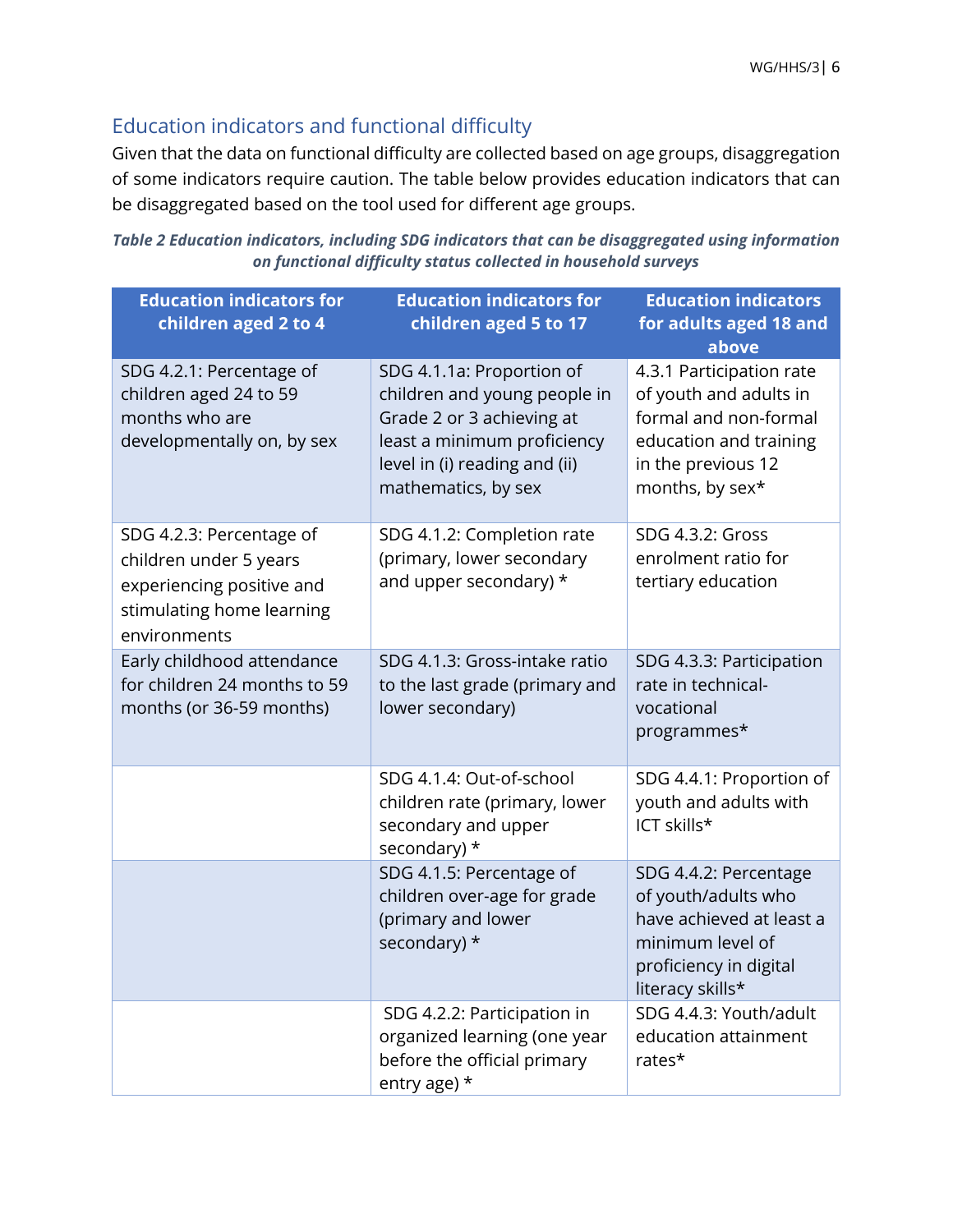| <b>Education indicators for</b> | <b>Education indicators for</b>                       | <b>Education indicators</b> |
|---------------------------------|-------------------------------------------------------|-----------------------------|
| children aged 2 to 4            | children aged 5 to 17                                 | for adults aged 18 and      |
|                                 |                                                       | above                       |
|                                 | SDG 4.5.2: Percentage of                              | SDG 4.6.1: Proportion of    |
|                                 | students in primary                                   | population in a given       |
|                                 | education who have their first                        | age group achieving at      |
|                                 | or home language as                                   | least a fixed level of      |
|                                 | language of instruction                               | proficiency in functional   |
|                                 |                                                       | (a) literacy and (b)        |
|                                 |                                                       | numeracy skills*            |
|                                 | SDG 4.7.4: Percentage of                              | SDG 4.6.2: Adult/youth      |
|                                 | students by age group (or                             | literacy Rate*              |
|                                 | education level) showing<br>adequate understanding of |                             |
|                                 | issues relating to global                             |                             |
|                                 | citizenship and sustainability*                       |                             |
|                                 |                                                       |                             |
|                                 | SDG 4.7.5: Percentage of                              | SDG 4.6.3: Participation    |
|                                 | students in the final grade of                        | rate of illiterate          |
|                                 | lower secondary showing                               | youth/adults in literacy    |
|                                 | proficiency in knowledge of                           | programme*                  |
|                                 | environmental science and                             |                             |
|                                 | geoscience*                                           |                             |
|                                 | SDG 4.a.2: Percentage of                              |                             |
|                                 | students experiencing                                 |                             |
|                                 | bullying in the last 12<br>months*                    |                             |
|                                 | SDG 4.a.3: Number of attacks                          |                             |
|                                 | on students*                                          |                             |
|                                 | Effective transition rate*                            |                             |
|                                 | Adjusted net attendance rate                          |                             |
|                                 | (primary, lower secondary,                            |                             |
|                                 | upper secondary) *                                    |                             |
|                                 | Repetition rate by grade*                             |                             |
|                                 | Dropout rate by grade *                               |                             |
|                                 | <b>School Readiness</b>                               |                             |

\**Education indicators where the reference age group overlaps between child functioning module 5 to 17-year-olds and adult functional difficulty or with child functional module 5 to 17-year-olds and child functioning module for 2 to 4-year-olds, and therefore the functional domains change.*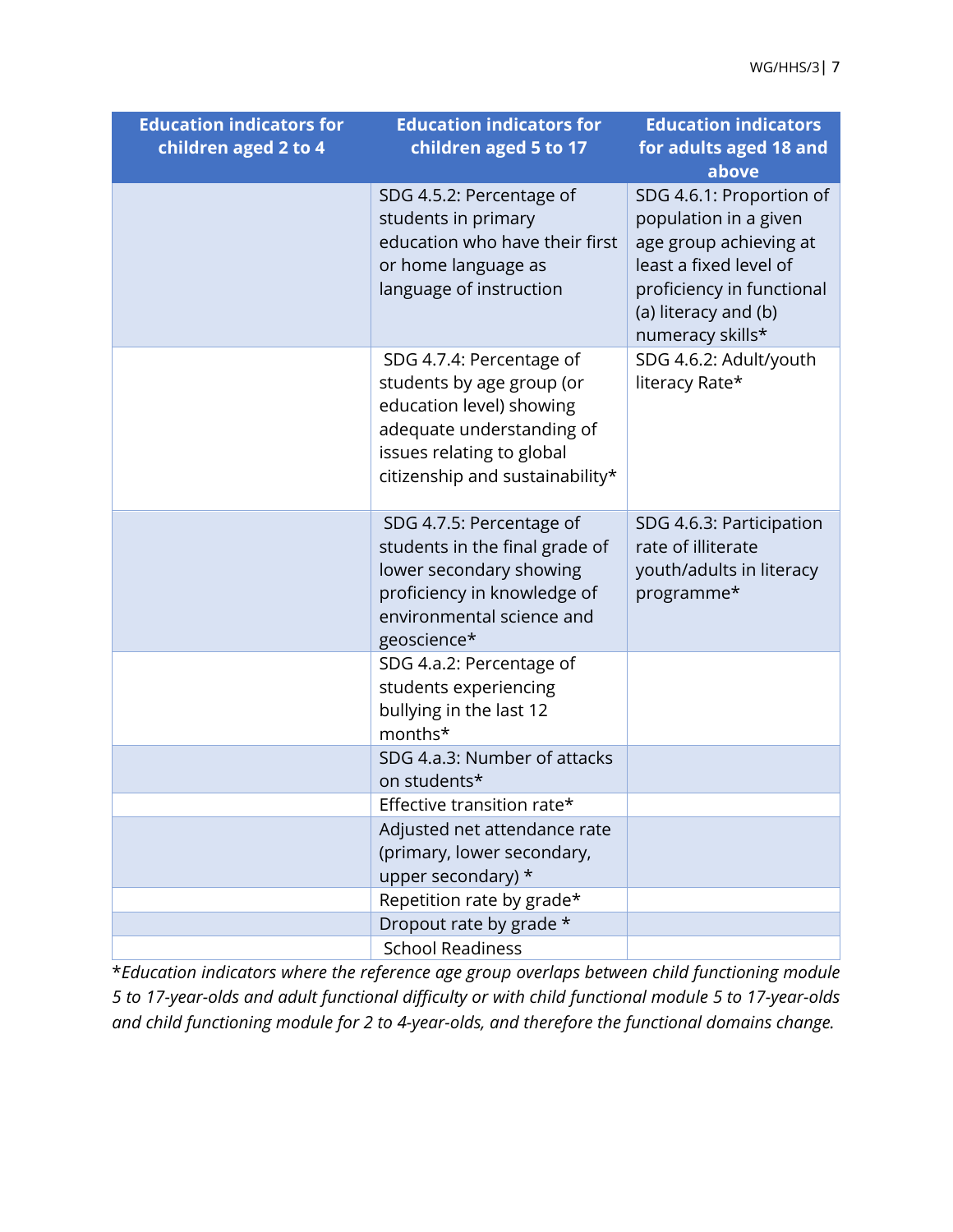### Age-related issues in disaggregating indicators using functional difficulty module

If countries choose to include the WG/UNICEF child functioning module and the WG-SS module to their surveys and given that the data on functional difficulty is collected based on age groups, disaggregation of some indicators require caution. Age groups of some SDG indicators do not necessarily align with that of the measurement of child functional difficulties. For example, SDG 4.4.1 covers youth aged 15 to 24, which includes both child functioning age group and adult functioning age group. Disaggregating the indicator would require clearly identifying which set of functional domains apply to which age group and ensuring to make a note of it in the analysis.

### Proposed approaches

### *Out-of-school children rate (SDG 4.1.4) and Adjusted Net Attendance Rate*

Out-of-school children (OOSC) are children and young people in the official age range for a given level of education who are not attending either pre-primary, primary, secondary or higher levels of education.

Adjusted Net Attendance Rate (ANAR) measures the percentage of children of a given age that are attending an education level compatible with their age or attending a higher education level. The rate is termed "adjusted" since it includes both groups.

Given that in most countries, primary, lower secondary and upper secondary ages are 6 to 17, information from CFM can be used to disaggregate OOSC and ANAR by child's functional difficulty status for primary and lower secondary for most countries. However, for the level of education that includes individuals aged 18 or above, the functional domains from WG-SS will be used, resulting in a change in the identification of functional difficulty for those aged 18 or above. This impacts comparability and should be noted.

Recommendation: As the default approach is to use WG/ UNICEF child functioning module for ages 5 to 17 and provide a note clearly explaining which set (CFM or WG-SS) of functional domains were used for them, if children below 5 years or above 17 year-old are included with children between 5-17 years old. Report if WG-SS are used for all children.

### *Completion rate (SDG 4.1.2)*

The completion rate reflects the percentage of a cohort of children or young people three to five years older than the intended age for the last grade of each level of education (primary, lower secondary, or upper secondary) who have completed that level of education.

Caution will need to be exercised in disaggregation of completion rate. This is because the completion age bracket is 3 to 5 years older than the intended age for last grade, resulting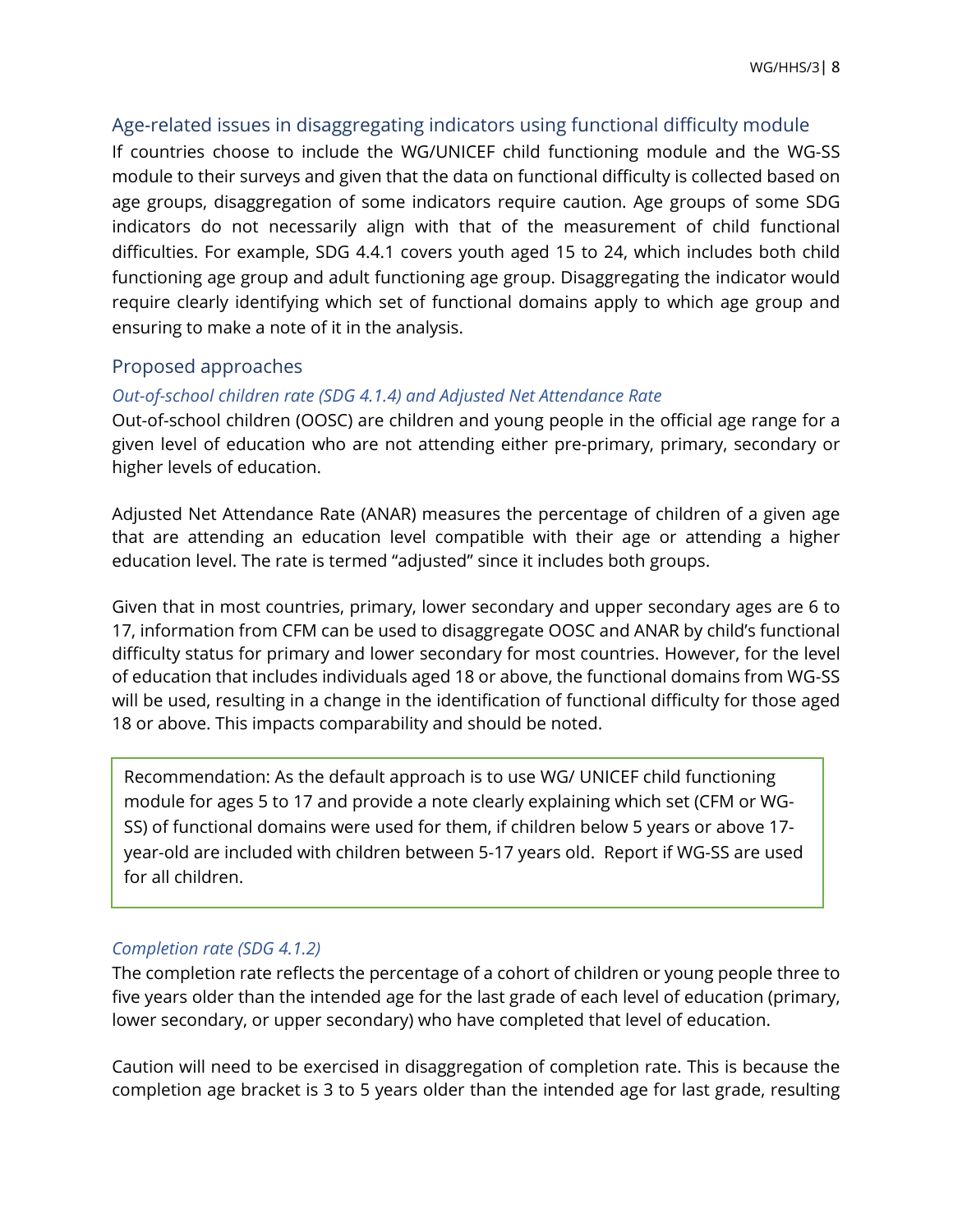in different age groups used to identify functional difficulties. As the functional domains differ by the tools i.e. for individuals aged 5 to 17; and those aged 18 and above, it will be important to explain clearly which module is used for functional difficulty disaggregation. For example, if primary completion age is calculated among children aged 14 to 16, then the functional domains from WG/UNICEF child functioning module 5 to 17-year-olds will be used. If the lower secondary completion age is 17 to 19, then WG/UNICEF child functioning module for 5 to 17 year olds will be used for 17 years old and WG-SS will be used for those who are aged 18 and 19. Finally, samples used to calculate completion rates for upper secondary are normally aged 18 or above, in which case the WG-SS questions will be used. This difference in functional domains would mean 'functional difficulty status' will not be comparable between the different levels of education for completion rate.

Recommendation 1: Always provide a note to clarify which functional domains are used to calculate completion rates.

Recommendations 2: In general, do not compare completion rates of children with functional difficulties across education levels. Compare only those levels, where same definitions of functional difficulty (as identified by domains) has been used.

Recommendation 3: When age for completion rate includes adult functioning, do not calculate/report completion rate due to differences in measurement of functioning

### *Participation rate in organized learning (SDG 4.2.2)*

Participation in organized learning measures the share of children one year younger than the official age

to start primary school who are attending ECE or primary education. If primary age begins at 6, information from WG/UNICEF child functioning module for ages 5 to 17 is sufficient for this indicator as it covers children aged 5. If primary begins at age 5, then the functional domains for 4-year olds, as recommended by WG/UNICEF child functioning module for ages 2 to 4 will apply.

Recommendation: As the default approach is to use WG/ UNICEF child functioning module for ages 5 to 17, provide a note if WG/UNICEF child functioning module for ages 2 to 4 is used to identify children with disabilities. A note will be needed if the school-age for grade 1 in primary education is 5 years or lower. Report if WG-SS are used for all

### *Repetition rate and dropout rate by grade*

If individuals are 18-year-old or older, it is a consistent approach to use functional domains based on WG-SS. With household survey data, you can use both WG-SS functional domains and CFM domains to calculate repetition and dropout rates. For example, if some 18-year olds are in grade 10 due to repetition, and the peers are 16 year old, then for the 18 year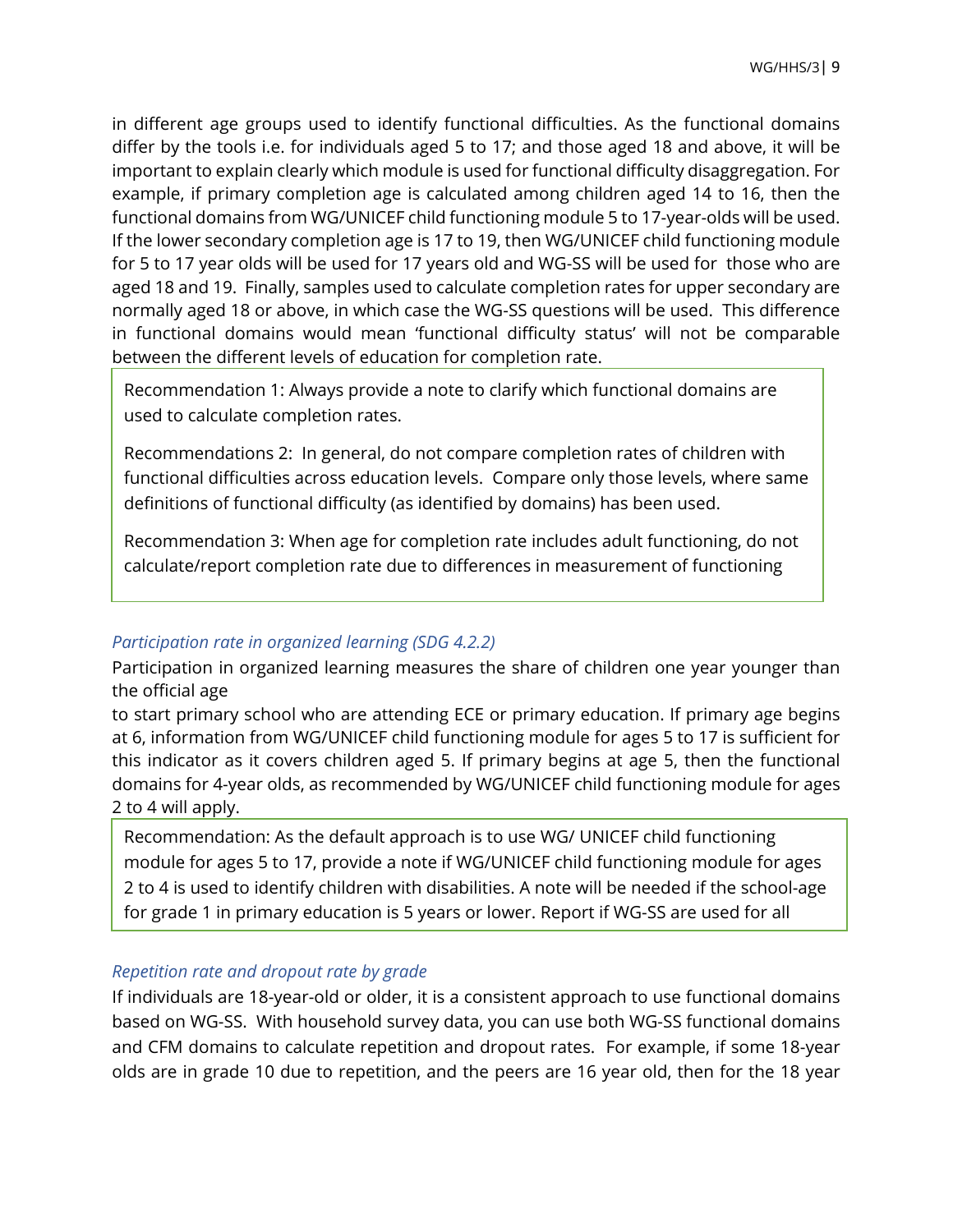olds, information on functional difficulty will come from WG-SS whereas for 16 year olds, it will be from the WG/UNICEF child functioning module.

Recommendation 1: When age for repetition and dropout rate includes adult functioning, do not calculate/report them due to differences in measurement of functioning

Recommendation 2: As the default approach is to use CFM (5-17), provide a note if WG-SS are used to identify children with disabilities. Report if WG-SS are used for all children.

Recommendation 3: Compare indicators across grades only if the same set of functional domains have been used.